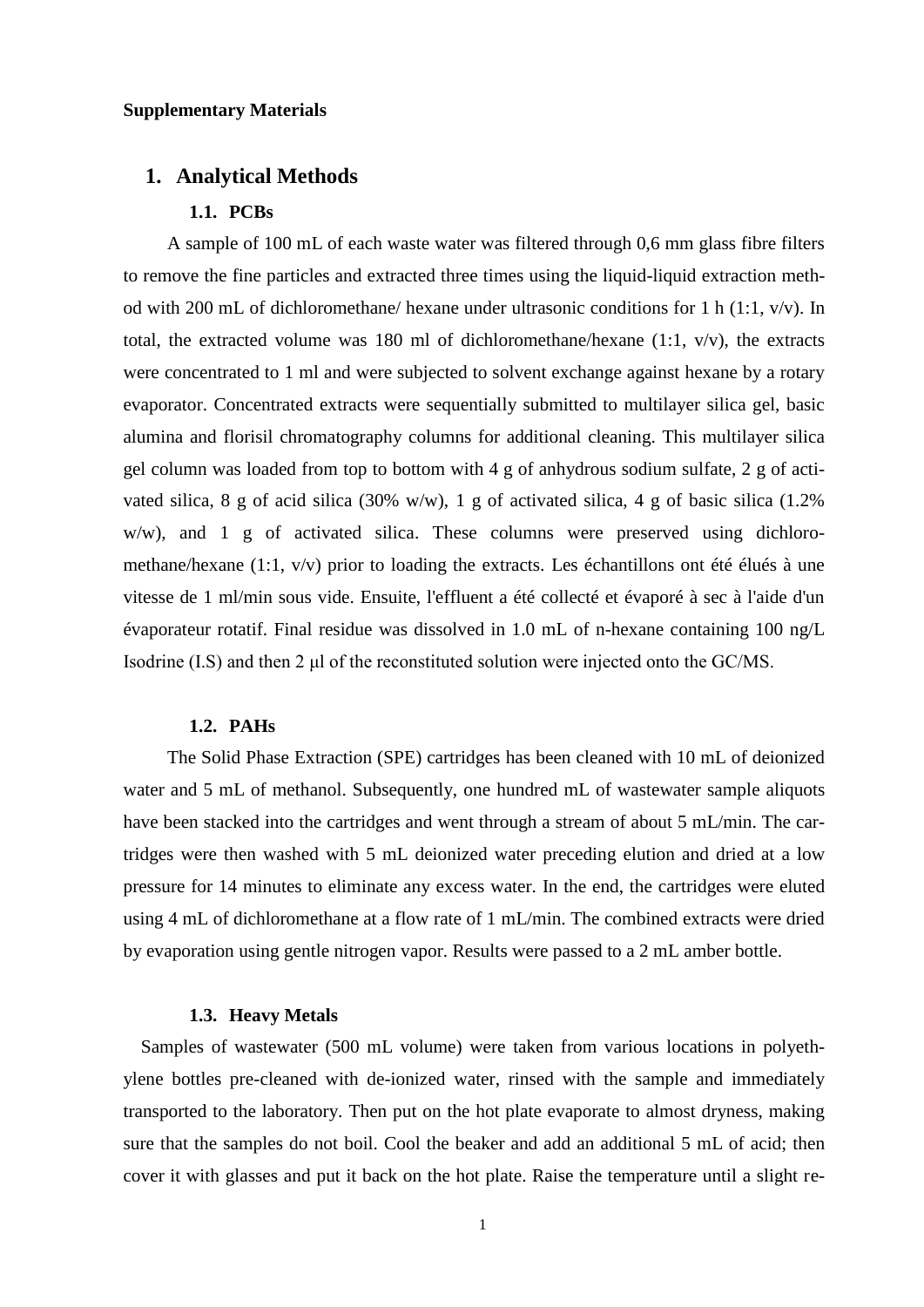flux occurs. Keep heating, adding additional acid if necessary, until the end of digestion; indicated by a slight coloured residue. Add 1 to 2 mL of nitric acid and heat the beaker slightly to dissolve the residue. Clean the walls of the beaker and the watch glass with distilled water and filter the sample from the blue band (Whatman 42). For the determination of metals, the volume was adjusted to 25 mL with de-ionized water. Heavy metal concentrations were measured by inductively coupled plasma optical emission spectrometry (ICP-OES).

Afterwards, 20 mL of this solution were placed in the sample tubes of the ICP-OES, the spectroscopic measurement was carried out under optimal instrumental parameters, using the standard addition method for the determination.

#### **1.4. GC/MS working conditions**

Gas chromatograph (Agilent 6890 series II) was used to analyze PAHs and PCBs. Temperature program: 1,000°C (10 min), 100-1,600°C (250°C/min), 160-2,700°C (50°C/min), 2,700°C isotherm (27 min). Injected volume: 1 μL/ splitless. Carrier gas: Helium (99.999 %), (8 psi). Column: BPX-5, 30 cm x 0.25 mm i.d. x 0.25 μm film thickness. Auxiliary (transfer line): 280°C. Detector: mass selective quadrupole – detector, Agilent 5973 N (MSD). Tuning masses: 69 / 219 / 502 m/z. Electron Impact Ionization, Ionization Energy: 70 eV. Calibration substance: Perflourotributylamine (PFTBA). Acquisition mode: Selective Ion Monitoring (SIM) – mode. Data analysis: HP MSD productivity Chemstation software. Mass was scanned at a range of 50 to 500 am at 0.5 s scan rate in total ion chromatogram (TIC) mode to identify the compounds in the standard mixture. For retention time designation purposes, mass spectrum for each analyte was compared with that published on data bases and also compared to the NIST mass spectral reference library for more confirmation. In sample analysis, SIM-mode was applied, where two ions were monitored for each analyte at its retention time range. The ratio between the ions abundances was used for identification purposes, while one of them was used for the quantitative analysis.

## **2. Status of Micropollutant Distribution in the Wastewater Treatment Plant**

|             |                        | $\mathrm{N}^\circ\!\mathrm{1}$ | $N^{\circ}2$        | $N^{\circ}3$        | $N^{\circ}4$  |
|-------------|------------------------|--------------------------------|---------------------|---------------------|---------------|
|             | <b>Micropollutants</b> | Sample <sup>a</sup>            | Sample <sup>b</sup> | Sample <sup>c</sup> | <b>Sample</b> |
|             | Acenaphthene           |                                |                     |                     |               |
| <b>PAHs</b> | Acenaphthylene         |                                |                     |                     |               |
|             | Anthracene             |                                |                     |                     |               |
|             | Benzo (a) anthracene   |                                |                     |                     |               |

**Table S1.** The Status of Micropollutant Distribution in the Wastewater Treatment Plant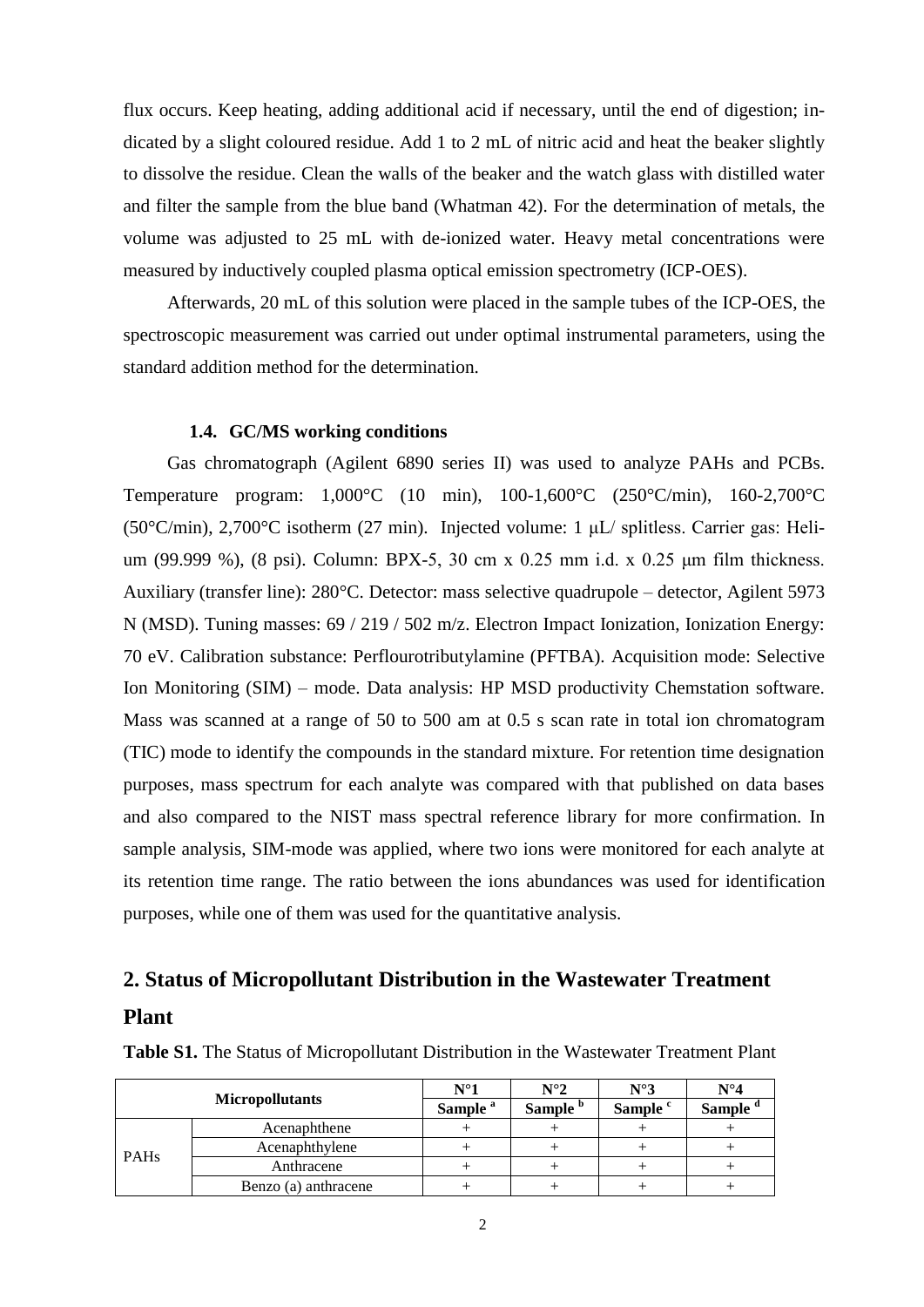|             | Benzo (a) pyrene           | $\boldsymbol{+}$         | $\boldsymbol{+}$         | $\boldsymbol{+}$             | $\boldsymbol{+}$          |
|-------------|----------------------------|--------------------------|--------------------------|------------------------------|---------------------------|
|             | Benzo (b) Fluoranthene     | $\ddot{}$                | $\qquad \qquad +$        | $\qquad \qquad +$            | $\ddot{}$                 |
|             | Benzo (g,h,i) pyrelene     | $\ddot{}$                | $\qquad \qquad +$        | $\qquad \qquad +$            | $\ddot{}$                 |
|             | Benzo (k) Fluoranthene     | $\ddot{}$                | $\ddot{}$                | $\qquad \qquad +$            | $\qquad \qquad +$         |
|             | Chrysene                   | $\overline{\phantom{a}}$ | $\overline{a}$           | $\overline{\phantom{a}}$     |                           |
|             | Dibenzo (a,h) Anthracene   | $\overline{a}$           | $\overline{a}$           | $\overline{\phantom{0}}$     | $\overline{\phantom{0}}$  |
|             | Fluoranthene               | $\qquad \qquad +$        | $\qquad \qquad +$        | $\qquad \qquad +$            | $\qquad \qquad +$         |
|             | Fluorene                   | $^{+}$                   | $\boldsymbol{+}$         | $\boldsymbol{+}$             | $^{+}$                    |
|             | Indeno $(1,2,3,cd)$ Pyrene | $\qquad \qquad +$        | $\qquad \qquad +$        | $\! + \!$                    | $\qquad \qquad +$         |
|             | Naphthalene                | $\ddot{}$                | $\qquad \qquad +$        | $\qquad \qquad +$            | $\qquad \qquad +$         |
|             | Phenanthrene               | $\boldsymbol{+}$         | $\qquad \qquad +$        | $\boldsymbol{+}$             | $\boldsymbol{+}$          |
|             | Pyrene                     | $^{+}$                   | $\! + \!$                | $\boldsymbol{+}$             | $^{+}$                    |
|             | <b>PCB-28</b>              | ÷,                       | ÷,                       | ÷,                           | $\overline{\phantom{0}}$  |
|             | <b>PCB-52</b>              | ÷,                       | $\overline{\phantom{a}}$ | $\qquad \qquad \blacksquare$ | $\overline{\phantom{0}}$  |
|             | <b>PCB-77</b>              | $\ddot{}$                | $\qquad \qquad +$        | $\qquad \qquad +$            | $\ddot{}$                 |
|             | <b>PCB-81</b>              | $\bar{+}$                | $\qquad \qquad +$        | $\qquad \qquad +$            | $^{+}$                    |
|             | <b>PCB-101</b>             | ÷,                       | $\blacksquare$           |                              |                           |
|             | <b>PCB-105</b>             | $\qquad \qquad +$        | $\qquad \qquad +$        | $\qquad \qquad +$            | $\qquad \qquad +$         |
|             | <b>PCB-114</b>             | $\qquad \qquad +$        | $^{+}$                   | $\boldsymbol{+}$             | $\qquad \qquad +$         |
|             | <b>PCB-118</b>             | $\boldsymbol{+}$         | $\boldsymbol{+}$         | $\boldsymbol{+}$             | $\qquad \qquad +$         |
| <b>PCBs</b> | <b>PCB-123</b>             | $\mathbb{Z}^d$           | $\Box$                   | $\Box$                       | $\Box$                    |
|             | <b>PCB-126</b>             | $\! + \!$                | $\qquad \qquad +$        | $\boldsymbol{+}$             | $\! + \!$                 |
|             | <b>PCB-138</b>             | $\blacksquare$           | $\blacksquare$           | $\blacksquare$               | $\overline{\phantom{a}}$  |
|             | <b>PCB-153</b>             | $\overline{a}$           | $\overline{\phantom{a}}$ | $\overline{a}$               | $\overline{a}$            |
|             | <b>PCB-156</b>             | $\boldsymbol{+}$         | $\boldsymbol{+}$         | $\boldsymbol{+}$             | $\boldsymbol{+}$          |
|             | <b>PCB-157</b>             | $\blacksquare$           | $\blacksquare$           | $\blacksquare$               | ÷,                        |
|             | PCB-167                    | $\ddot{}$                | $\qquad \qquad +$        | $\qquad \qquad +$            | $^{+}$                    |
|             | PCB-169                    | $^{+}$                   | $\qquad \qquad +$        | $\qquad \qquad +$            | $\! + \!$                 |
|             | <b>PCB-180</b>             | $\overline{\phantom{0}}$ | ÷,                       | $\overline{a}$               |                           |
|             | <b>PCB-189</b>             | $\qquad \qquad +$        | $\qquad \qquad +$        | $\! +$                       | $\qquad \qquad +$         |
|             | Cu                         | $\qquad \qquad +$        | $\boldsymbol{+}$         | $\boldsymbol{+}$             | $\qquad \qquad +$         |
|             | Zn                         | $\boldsymbol{+}$         | $\boldsymbol{+}$         | $\boldsymbol{+}$             | $\boldsymbol{+}$          |
|             | Fe                         | $\qquad \qquad +$        | $\! + \!$                | $\! + \!$                    | $\qquad \qquad +$         |
|             | Mn                         | $\! + \!$                | $\qquad \qquad +$        | $\boldsymbol{+}$             | $\boldsymbol{+}$          |
|             | $\ensuremath{\mathrm{Cd}}$ | $\boldsymbol{+}$         | $\boldsymbol{+}$         | $\boldsymbol{+}$             | $\! + \!$                 |
| <b>HMs</b>  | ${\rm Pb}$                 | $\qquad \qquad +$        | $\qquad \qquad +$        | $\boldsymbol{+}$             | $\qquad \qquad +$         |
|             | As                         | $\overline{a}$           | $\overline{a}$           | $\overline{a}$               | $\overline{\phantom{a}}$  |
|             | Ni                         | $^{+}$                   | $\boldsymbol{+}$         | $\boldsymbol{+}$             | $\boldsymbol{+}$          |
|             | Ba                         | $^{+}$                   | $\boldsymbol{+}$         | $\boldsymbol{+}$             | $^{+}$                    |
|             | Cr                         | $\omega$                 | $\omega$                 | $\overline{\phantom{a}}$     | $\mathbb{L}^{\mathbb{N}}$ |
|             | Co                         | $\blacksquare$           | $\overline{\phantom{a}}$ | $\overline{\phantom{a}}$     | $\blacksquare$            |
|             | Hg                         | $^{+}$                   | $^{+}$                   | $\qquad \qquad +$            | $^{+}$                    |

<sup>a</sup> Raw wastewater.

<sup>b</sup> Effluent at the end of pretreatment.

 $c$  Effluent at the end of secondary treatment.

 $d$  Effluent at the end of tertiary treatment.

 $+$  Existent /  $\overline{\phantom{a}}$  Inexistent.

### **3. Table Detection Limits**

Table S2. Limit of Detection and Low Limit of Quantitation in (µg/L) for 46 Micropollutants Studied

|                        | <b>Limit of Detection</b> | <b>Lower Limit of Quantitation</b> |  |  |
|------------------------|---------------------------|------------------------------------|--|--|
| <b>Micropollutants</b> | $\mu$ g/I                 | $\mu$ g/L                          |  |  |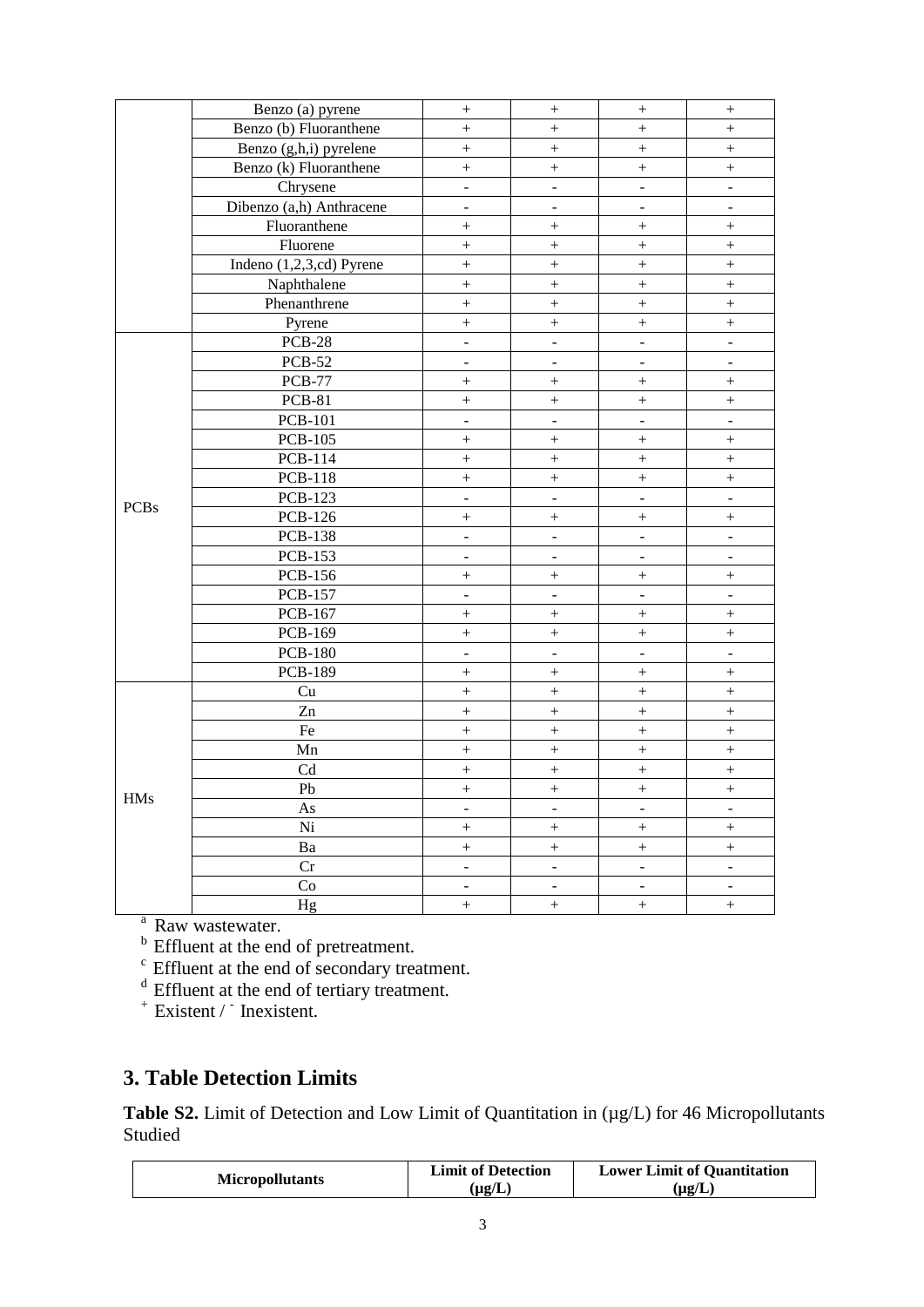|             | Acenaphthene               | 0.002  | 0.007  |  |  |  |
|-------------|----------------------------|--------|--------|--|--|--|
|             | Acenaphthylene             | 0.001  | 0.005  |  |  |  |
|             | Anthracene                 | 0.002  | 0.009  |  |  |  |
|             | Benzo (a) anthracene       | 0.001  | 0.003  |  |  |  |
|             | Benzo (a) pyrene           | 0.001  | 0.003  |  |  |  |
|             | Benzo (b) fluoranthene     | 0.001  | 0.003  |  |  |  |
|             | Benzo (g,h,i) pyrelene     | 0.002  | 0.008  |  |  |  |
|             | Benzo (k) fluoranthene     | 0.003  | 0.009  |  |  |  |
| <b>PAHs</b> | Chrysene                   | 0.001  | 0.004  |  |  |  |
|             | Dibenzo (a,h) anthracene   | 0.002  | 0.007  |  |  |  |
|             | Fluoranthene               | 0.001  | 0.005  |  |  |  |
|             | Fluorene                   | 0.008  | 0.025  |  |  |  |
|             | Indeno $(1,2,3,cd)$ pyrene | 0.002  | 0.006  |  |  |  |
|             | Naphthalene                | 0.003  | 0.008  |  |  |  |
|             | Phenanthrene               | 0.003  | 0.008  |  |  |  |
|             | Pyrene                     | 0.002  | 0.007  |  |  |  |
|             | <b>PCB-28</b>              | 0.0009 | 0.0030 |  |  |  |
|             | <b>PCB-52</b>              | 0.0007 | 0.0020 |  |  |  |
|             | <b>PCB-77</b>              | 0.0008 | 0.0025 |  |  |  |
|             | <b>PCB-81</b>              | 0.0007 | 0.0025 |  |  |  |
|             | <b>PCB-101</b>             | 0.0008 | 0.0025 |  |  |  |
|             | <b>PCB-105</b>             | 0.0009 | 0.0030 |  |  |  |
|             | <b>PCB-114</b>             | 0.0008 | 0.0025 |  |  |  |
|             | <b>PCB-118</b>             | 0.0007 | 0.0025 |  |  |  |
|             | <b>PCB-123</b>             | 0.0015 | 0.0040 |  |  |  |
| <b>PCBs</b> | <b>PCB-126</b>             | 0.0010 | 0.0035 |  |  |  |
|             | <b>PCB-138</b>             | 0.0015 | 0.0040 |  |  |  |
|             | <b>PCB-153</b>             | 0.0020 | 0.0035 |  |  |  |
|             | <b>PCB-156</b>             | 0.0010 | 0.0040 |  |  |  |
|             | <b>PCB-157</b>             | 0.0015 | 0.0035 |  |  |  |
|             | <b>PCB-167</b>             | 0.0025 | 0.0080 |  |  |  |
|             | <b>PCB-169</b>             | 0.0015 | 0.0050 |  |  |  |
|             | <b>PCB-180</b>             | 0.0025 | 0.0065 |  |  |  |
|             | <b>PCB-189</b>             | 0.0010 | 0.0035 |  |  |  |
|             | Cu                         | 0.0010 | 0.0050 |  |  |  |
|             | Z <sub>n</sub>             | 0.0020 | 0.0060 |  |  |  |
|             | Fe                         | 0.0060 | 0.0200 |  |  |  |
|             | Mn                         | 0.0001 | 0.0003 |  |  |  |
|             | $\ensuremath{\mathrm{Cd}}$ | 0.0002 | 0.0009 |  |  |  |
|             | Pb                         | 0.0020 | 0.0060 |  |  |  |
| <b>HMs</b>  | As                         | 0.0010 | 0.0040 |  |  |  |
|             | Ni                         | 0.0002 | 0.0007 |  |  |  |
|             | Ba                         | 0.0020 | 0.0060 |  |  |  |
|             | Cr                         | 0.0005 | 0.0010 |  |  |  |
|             | Co                         | 0.0025 | 0.0040 |  |  |  |
|             | Hg                         | 0.0001 | 0.0010 |  |  |  |
|             |                            |        |        |  |  |  |

# 4. **Evolution of Flow of Wastewater during Sampling Campaigns**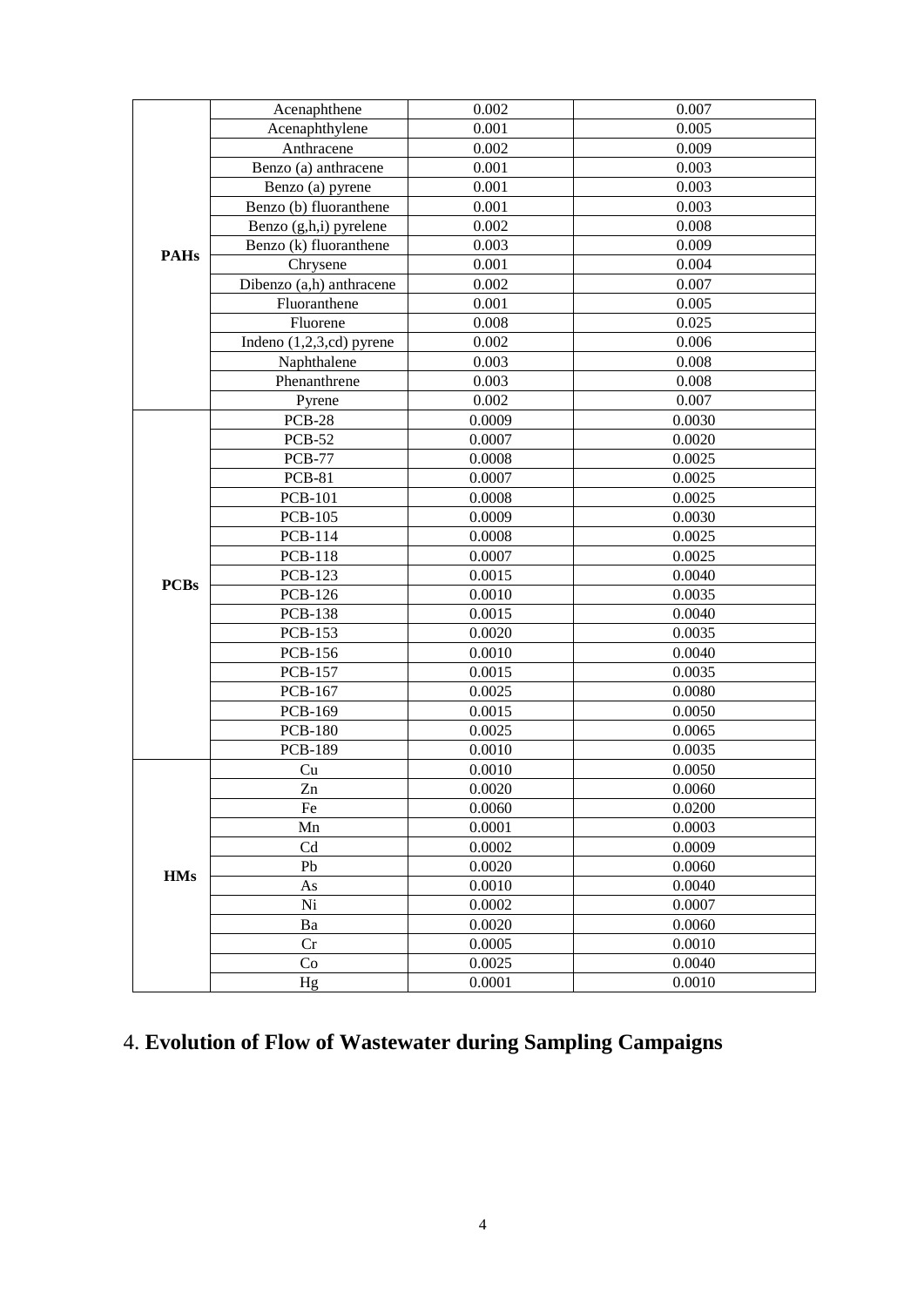

Fig. S1. Flow of wastewater during sampling campaigns.

## **5. Conventional Parameters of the Inlet and Outlet Wastewater (Monthly Mean Value)**

The parameters monitored during this study are: total suspended solids (TSS), biologic oxygen demand  $(BOD<sub>5</sub>)$ , and chemical oxygen demand  $(COD)$  were analyzed every five-days for a year. Analyses were performed in the laboratory located on site according to international standard methods.



**Fig. S2.** Variation in TSS values between inlet and outlet.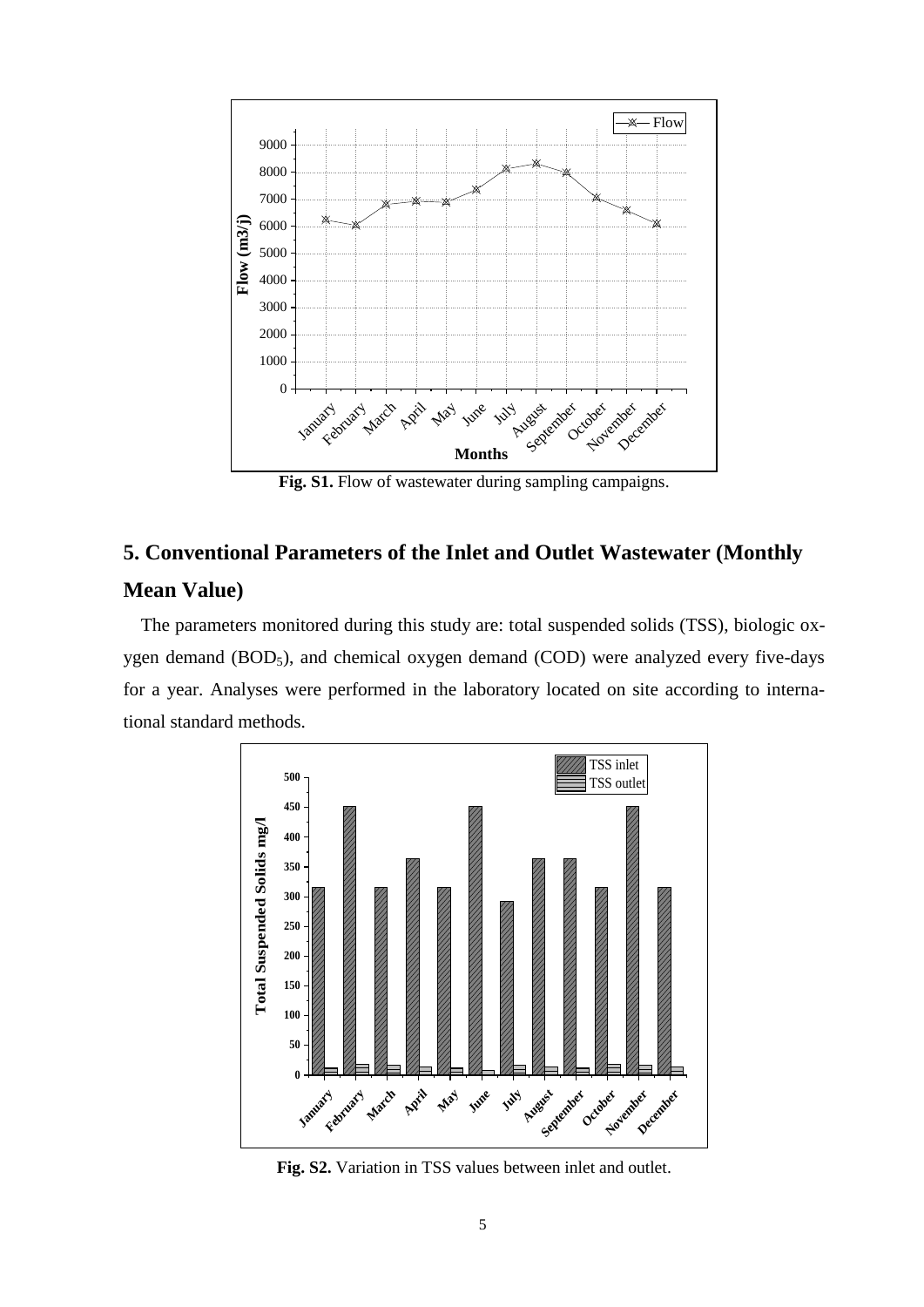

**Fig. S3.** Variation in COD values between inlet and outlet.